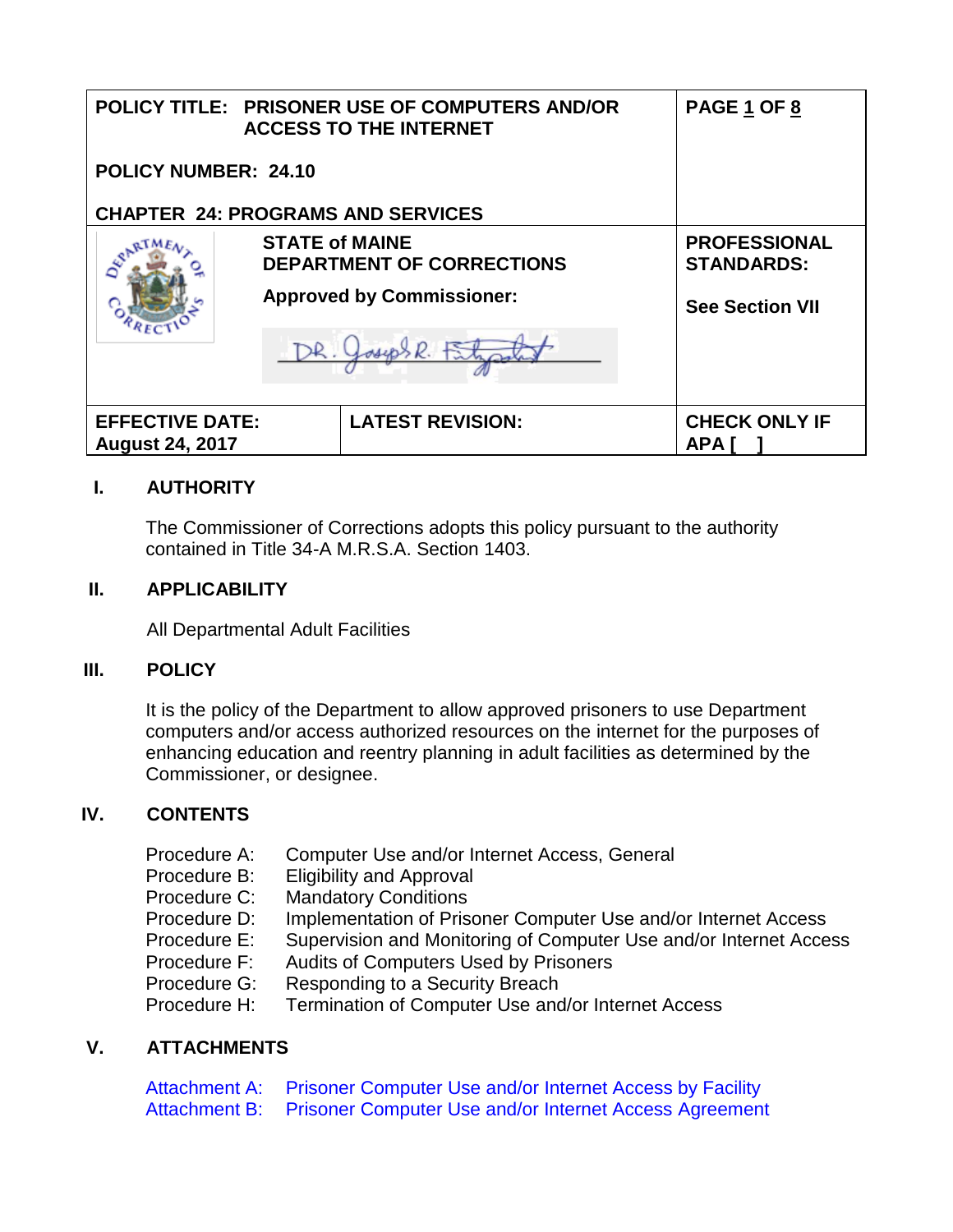### <span id="page-1-0"></span>**VI. PROCEDURES**

#### **Procedure A: Computer Use and/or Internet Access, General**

- 1. The Commissioner, or designee, shall determine the adult facilities permitted to allow eligible prisoners to use Department computers for education and/or reentry planning purposes (see Attachment A, Prisoner Computer Use and/or Internet Access by Facility list).
- 2. The Commissioner, or designee, shall determine the adult facilities permitted to allow eligible prisoners internet access on Department computers for education and/or reentry planning purposes (see Attachment A, Prisoner Computer Use and/or Internet Access by Facility list).
- 3. This policy does not pertain to prisoner use of computers and/or internet access for legal work as governed by Department Policy (AF) 24.4, Library Services, use of computers generally available to prisoners in a facility library or housing unit, or computer use by prisoners associated with a facility job.
- 4. A prisoner's use of a Department computer and/or access to the internet is considered a privilege and not a right.
- 5. The Department's Manager of Correctional Information Technology (IT) Operations, or designee, is responsible for the overall management of computer use and internet access by approved prisoners, which shall include, but is not limited to:
	- a. installation and maintenance of computer hardware;
	- b. installation and maintenance of computer software;
	- c. installation and configuration of internet connection(s);
	- d. implementation of security controls;
	- e. securing and maintaining appropriate licenses;
	- f. updating hardware, software, internet connections and security controls, as necessary;
	- g. setting up network folders and authorizing access to appropriate internet sites;
	- h. blocking access to other internet sites;
	- i. ensuring that prisoners cannot use computers or the internet to access any confidential information or any Departmental sites or programs, including, but not limited to, the Department's website, PowerDMS, CORIS, etc.;
	- j. maintaining a list of authorized internet sites and notifying applicable staff of any changes to the list;
	- k. ensuring that prisoner user accounts, prisoner User IDs, and prisoner passwords are set-up;

| <b>POLICY NUMBER/TITLE</b>                                       | <b>CHAPTER NUMBER/TITLE</b> | <b>PAGE NUMBER</b>     |
|------------------------------------------------------------------|-----------------------------|------------------------|
| 24.10 Prisoner Use of Computers and/or<br>Access to the Internet | 24. Programs and Services   | Page 2 of 8<br>8/24/17 |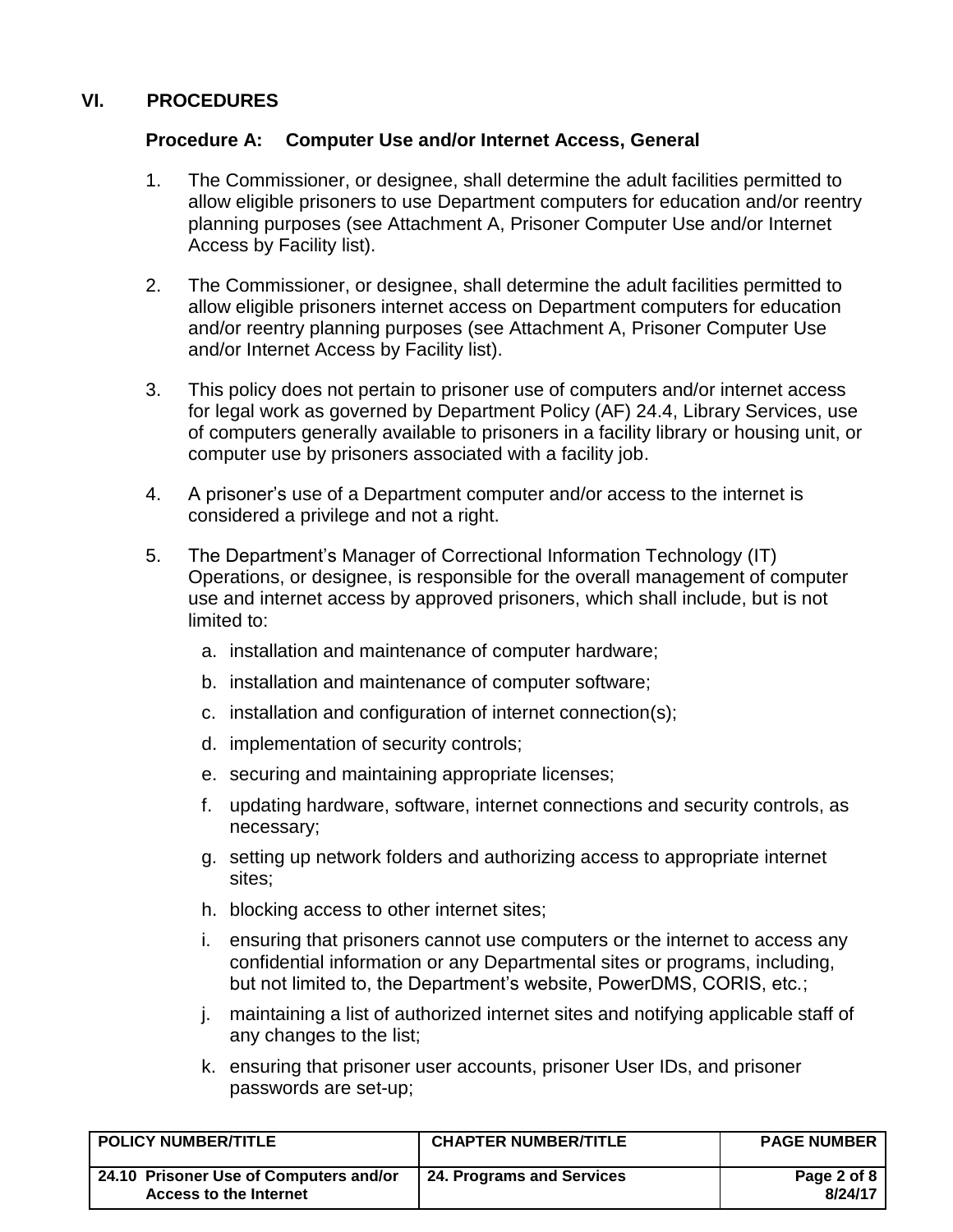- l. managing prisoner user accounts to include expiration dates, size limitations, etc.;
- m. ensuring appropriate staff monitor computer use and internet access by prisoners to improve service levels and prevent unauthorized computer use and/or internet access by prisoners;
- n. ensuring that any security breaches related to prisoner computer use and/or internet access are reported and, if necessary, investigated;
- o. ensuring that reports of investigations of security breaches are forwarded to appropriate staff;
- p. overseeing audits of computer use and internet access by prisoners; and
- q. providing any necessary technical assistance to staff that are responsible for supervising computer use and/or internet access by prisoners.
- 6. A prisoner shall not be provided direct or indirect access to staff passwords, administrative passwords, authorized codes (Login ID), staff accounts, or system manuals intended for staff use only.
- 7. A prisoner shall not be allowed to possess any removable data storage device (e.g., a USB drive/flash drive, floppy disk, memory stick, re-writable CD) that is not issued by Department staff for an approved education or reentry planning purpose.

# <span id="page-2-0"></span>**Procedure B: Eligibility and Approval**

- 1. A prisoner enrolled in a Department approved educational course may be approved for:
	- a. computer use if computer use is necessary for accomplishing the required work;
	- b. internet access if internet access is necessary for accomplishing the required work, including access to applicable online college resources, e.g., online writing labs, etc.; and/or
	- c. a college email account if the college provides college email accounts to students for educational purposes and provided that the prisoner gives the designated facility education staff the username and password/passcode required to access the email account.
- 2. A prisoner may be approved for computer use and/or internet access if the prisoner is engaged in a Department approved reentry plan in which computer use and/or internet access is necessary for facilitating reentry.
- 3. If a prisoner meets either of the above requirements, is approved for computer use and/or internet access as part of the prisoner's individualized case plan as set forth in Department Policy (AF) 23.4, Assessment and Case Management, and signs the Prisoner Computer Use and/or Internet Access Agreement

| <b>POLICY NUMBER/TITLE</b>                                       | <b>CHAPTER NUMBER/TITLE</b> | <b>PAGE NUMBER</b>     |
|------------------------------------------------------------------|-----------------------------|------------------------|
| 24.10 Prisoner Use of Computers and/or<br>Access to the Internet | 24. Programs and Services   | Page 3 of 8<br>8/24/17 |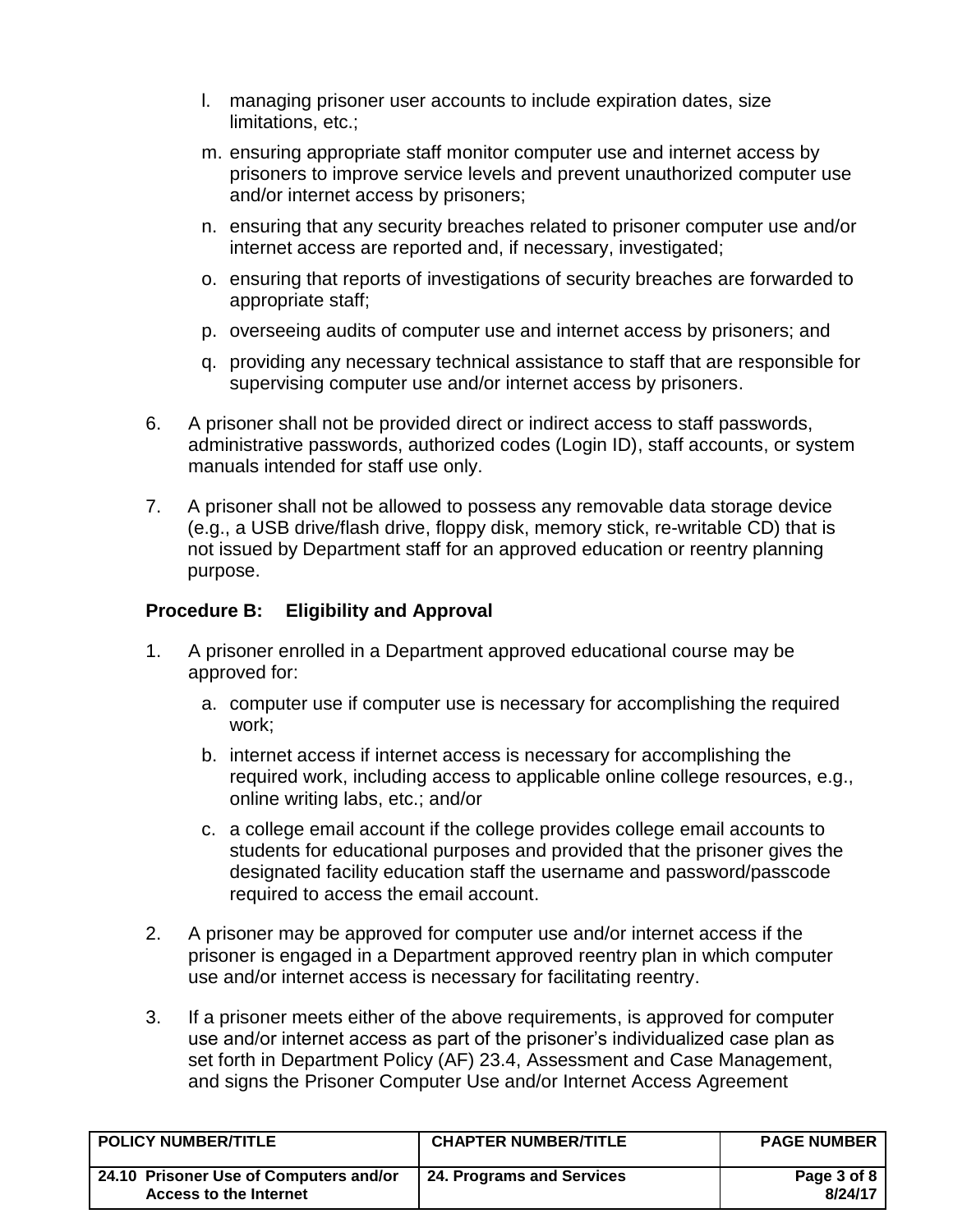(Attachment B), then the case manager shall modify the plan, to include, but not be limited to:

- a. the purpose of the computer use;
- b. the purpose of the internet access, if applicable;
- c. use of a college email account, if applicable;
- d. use of a USB drive/flash drive, if applicable;
- e. expected duration of the prisoner's user account; and
- f. any conditions in addition to the mandatory conditions.
- 4. A prisoner who has been approved for computer use and/or internet access as set out above may be allowed use of a USB drive/flash drive on an as needed basis in the classroom for approved education purposes, if approved in the prisoner's individualized case plan.
- 5. A prisoner who is classified community custody and has been approved for computer use and/or internet access as set out above may be issued a USB drive/flash drive for approved education and/or reentry planning purposes, if approved in the prisoner's individualized case plan.
- 6. If a prisoner is approved for computer use and/or internet access, the signed Prisoner Computer Use and/or Internet Access Agreement shall be maintained in the prisoner's Case Management Record.

#### <span id="page-3-0"></span>**Procedure C: Mandatory Conditions**

- 1. A prisoner approved for computer use and/or internet access shall:
	- a. not use a computer or the internet to violate copyright laws;
	- b. not use a computer or the internet to harass or threaten anyone;
	- c. not use a computer or the internet for any other illegal activity;
	- d. not use a computer or the internet to commit a disciplinary violation;
	- e. not use a computer or the internet to access pornography;
	- f. not access any materials that would not be allowed to be received via the mail as set out in Department Policy (AF) 21.2, Prisoner Mail, Procedure E;
	- g. not upload any program or introduce any virus into any computer, system, or program;
	- h. not impersonate any other person, falsely represent himself or herself, or make any other false statement in connection with computer use or internet access;
	- i. not intentionally or negligently destroy or damage or cause a malfunction of any computer, peripheral equipment, or USB drive/flash drive; and
	- j. not consume food and/or beverages when using or around a computer or peripheral equipment.

| <b>POLICY NUMBER/TITLE</b>                                       | <b>CHAPTER NUMBER/TITLE</b> | <b>PAGE NUMBER</b>     |
|------------------------------------------------------------------|-----------------------------|------------------------|
| 24.10 Prisoner Use of Computers and/or<br>Access to the Internet | 24. Programs and Services   | Page 4 of 8<br>8/24/17 |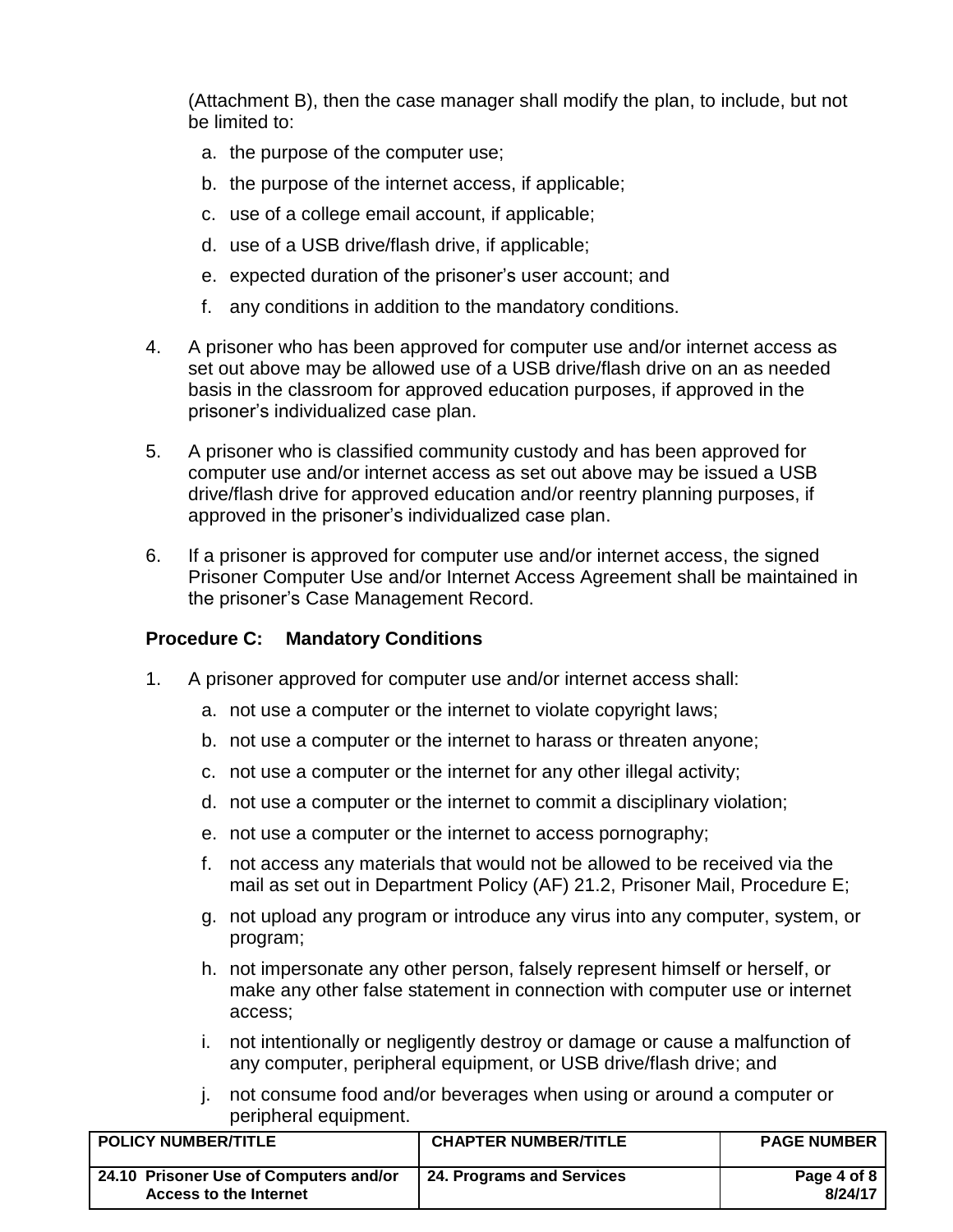- 2. A prisoner shall only use work stations and computers designated for prisoners.
- 3. A prisoner shall not access any internet site that is not authorized by the Department.
- 4. A prisoner shall only use a computer and/or access the internet for authorized purposes as specified in the prisoner's individualized case plan.
- 5. A prisoner is never authorized by his or her case plan to use a computer and/or access the internet for conducting business activities, doing legal work, writing personal letters, playing computer games, listening to music, instant messaging, accessing social media or chat rooms, or sending or receiving email other than through a college email account for educational purposes as set out in the prisoner's individualized case plan.
- 6. A prisoner shall not use a computer and/or access the internet to contact anyone who the prisoner has been ordered to have no contact with or who is a victim of a crime committed by the prisoner, if applicable.
- 7. A prisoner shall not use or possess a USB drive/flash drive unless approved in the prisoner's individualized case plan.
- 8. A prisoner shall not download or print documents unless authorized by the facility staff supervising the educational program or reentry planning, as applicable.
- 9. A prisoner is not allowed to repair or modify any computer or peripheral equipment, USB drive/flash drive, software, system, or program, except as part of a Department approved training program or when specific approval has been granted by the Department's Manager of Correctional IT Operations, or designee.
- 10. A prisoner is prohibited from using a computer and/or accessing the internet on behalf of another prisoner or allowing another prisoner access to his or her prisoner user account, prisoner User ID, prisoner password, or USB drive/flash drive, if applicable.
- 11. A prisoner is required to exit all applications and log off the computer when finished using the computer.
- 12. A prisoner shall be responsible for compensating the Department for any losses, costs, or damages to a Department computer, peripheral equipment, USB drive/flash drive, software, system, or program due to the prisoner's intentional act or negligence.
- 13. A prisoner's computer use and/or internet access is not confidential and may be viewed or otherwise monitored by appropriate staff at any time.
- 14. If the prisoner inadvertently accesses any site or any material that is not authorized, the prisoner is required to immediately report that access to staff supervising the program.

| <b>POLICY NUMBER/TITLE</b>                                       | <b>CHAPTER NUMBER/TITLE</b> | <b>PAGE NUMBER</b>     |
|------------------------------------------------------------------|-----------------------------|------------------------|
| 24.10 Prisoner Use of Computers and/or<br>Access to the Internet | 24. Programs and Services   | Page 5 of 8<br>8/24/17 |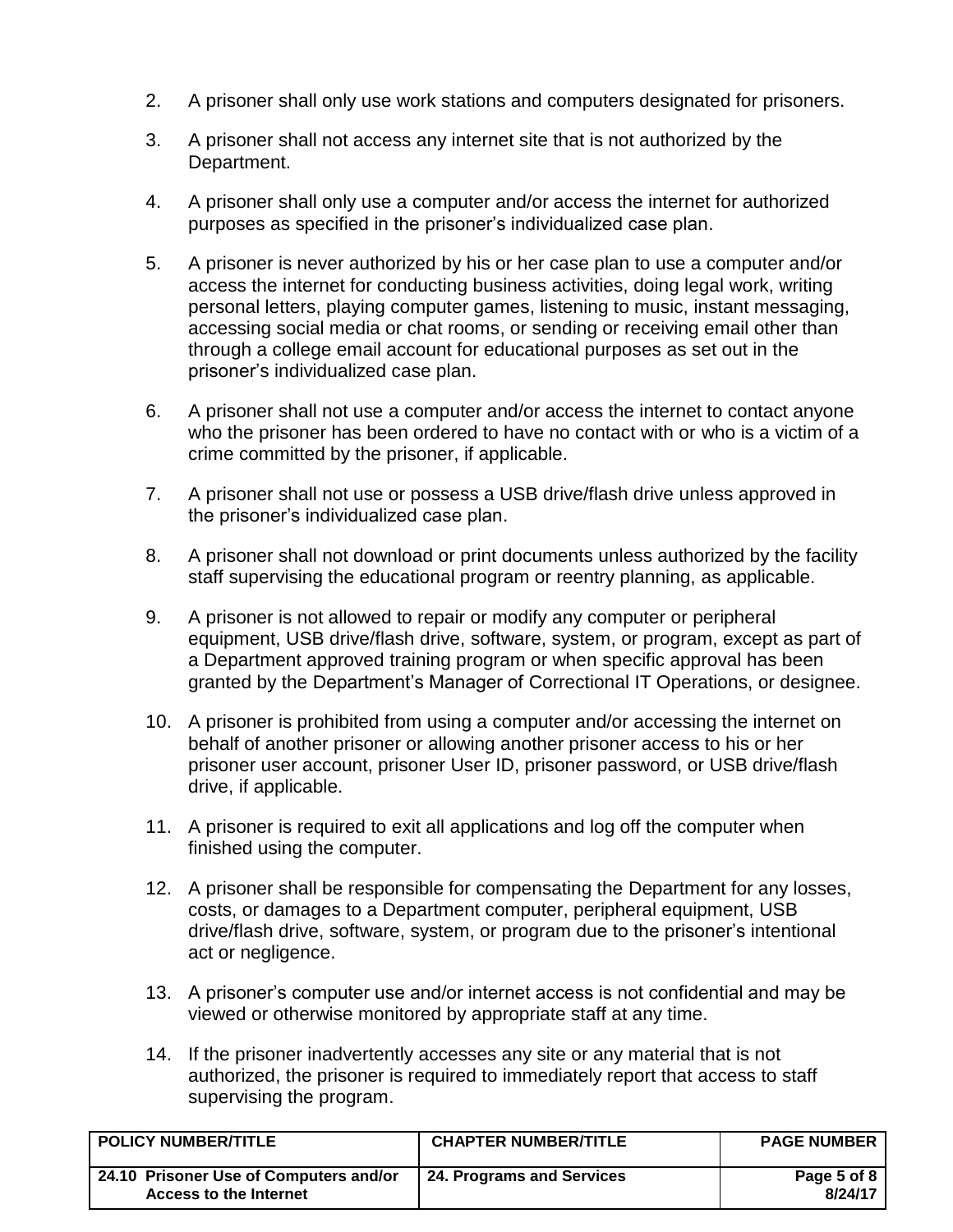15. A prisoner who violates a condition may be subject to termination of approval for computer use and/or internet access, disciplinary or other administrative action, and/or criminal prosecution.

#### <span id="page-5-0"></span>**Procedure D: Implementation of Prisoner Computer Use and/or Internet Access**

- 1. Once a prisoner is approved for computer use and/or internet access (and has signed the Prisoner Computer Use and/or Internet Access Agreement), the case manager, or other designated staff, shall notify the Department's Manager of Correctional IT Operations, or designee, who shall set up the prisoner's user account.
- 2. Designated education staff or the case manager, as appropriate, shall assign the prisoner a User ID and password(s), if applicable. The staff shall maintain a list of User IDs and passwords assigned to prisoners.
- 3. Designated education staff or the case manager, as appropriate, shall issue the prisoner a USB drive/flash drive, if applicable. The staff shall maintain a list of USB drives/flash drives issued to prisoners.

### <span id="page-5-1"></span>**Procedure E: Supervision and Monitoring of Computer Use and/or Internet Access**

- 1. Designated education staff or the case manager, as appropriate, shall manage computer use and/or internet access by prisoners by setting priorities on the use of the Department's computers and internet access.
- 2. Designated education staff or the case manager, as appropriate, shall remind the prisoner of the mandatory conditions and any additional conditions for computer use and, if applicable, internet access and/or use of a USB drive/flash drive.
- 3. For a prisoner who has not been issued a USB drive/flash drive, but is allowed the use of one in the classroom for approved education purposes, only designated education staff may handle the USB drive/flash drive. The staff shall maintain a signed log, which shall include the prisoner's name and MDOC number, the purpose for the use, and the date and times during which the drive is used.
- 4. Designated education staff or the case manager, as appropriate, shall monitor computer use and/or internet access by the prisoner to ensure appropriate use. Security staff may monitor computer use and/or internet access by the prisoner to ensure appropriate use. As part of the monitoring, staff may inspect a computer, a USB drive/flash drive, electronic files, downloaded or printed material, internet sites accessed, etc. at any time for any reason.
- 5. If any staff becomes aware of or suspects that a prisoner has violated any condition of computer use and/or internet access, the staff shall act immediately to stop any ongoing violation. The staff shall take appropriate action in response

| <b>POLICY NUMBER/TITLE</b>                                              | <b>CHAPTER NUMBER/TITLE</b> | <b>PAGE NUMBER</b>     |
|-------------------------------------------------------------------------|-----------------------------|------------------------|
| 24.10 Prisoner Use of Computers and/or<br><b>Access to the Internet</b> | 24. Programs and Services   | Page 6 of 8<br>8/24/17 |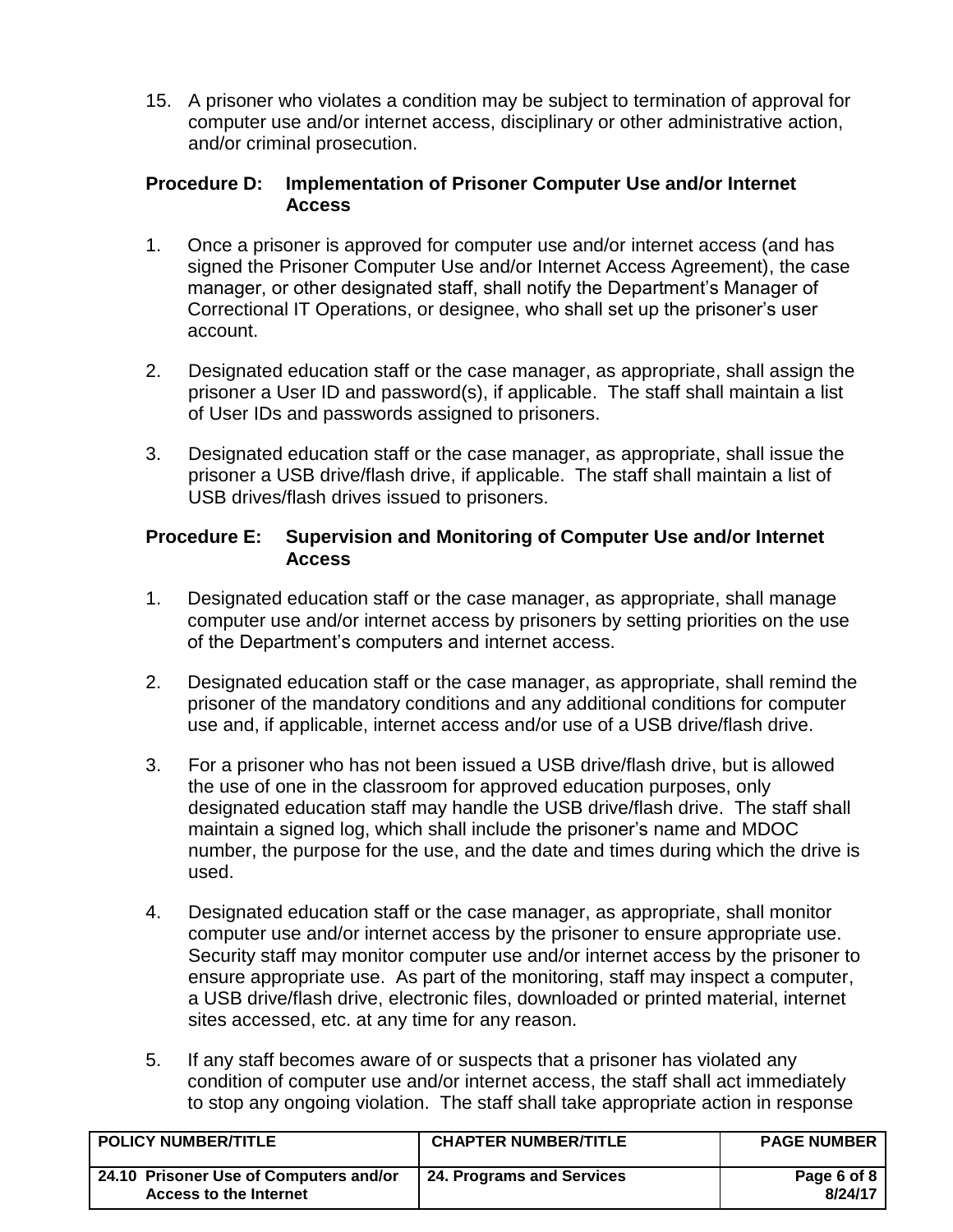to any violation, including, but not limited to, suspending the prisoner's computer use or internet access, initiating disciplinary action, and reporting the violation to appropriate staff. If criminal activity is suspected, the staff shall secure and preserve the computer, peripheral equipment, and the USB drive/flash drive, if applicable, in its current state and immediately notify the facility correctional investigative officer (detective) and/or the Shift Commander.

6. Education staff, case managers, or other designated staff shall ensure that computers are kept secured from any access by prisoners when the computers are not authorized for prisoner use.

### <span id="page-6-0"></span>**Procedure F: Audits of Computers Used by Prisoners**

- 1. Each facility Chief Administrative Officer, in collaboration with the Department's Manager of Correctional IT Operations, shall designate a facility staff member to be responsible for overseeing the management of computer use and/or internet access by prisoners at the facility.
- 2. That staff shall ensure that all computers used by prisoners are audited by facility staff at least quarterly. Auditing facility staff may request assistance from the Department's Manager of Correctional Information Technology (IT) Operations, or designee.
- 3. Staff conducting an audit shall document the audit and forward the results to the Department's Manager of Correctional IT Operations, or designee, at the end of each quarter.
- 4. The Department's Manager of Correctional IT Operations, or designee, shall compile a Department-wide report and forward the report to each facility Chief Administrative Officer and the Associate Commissioner of Correctional Programs.

# <span id="page-6-1"></span>**Procedure G: Responding to a Security Breach**

- 1. If any staff becomes aware of or suspects a security breach in connection with prisoner computer use and/or internet access, the staff shall immediately report the incident to the facility staff member responsible for overseeing the management of computer use and/or internet access by prisoners at the facility. That staff shall notify the facility Chief Administrative Officer, or designee, and the Department's Manager of Correctional IT Operations, or designee.
- 2. The Department's Manager of Correctional IT Operations, or designee, in consultation with the facility Chief Administrative Officer, or designee, shall determine the appropriate course of action.
- 3. If it is determined that an investigation is necessary, the Department's Manager of Correctional IT Operations, or designee, shall notify other appropriate Central Office staff, who shall assign the investigation to appropriate staff.

| <b>POLICY NUMBER/TITLE</b>                                       | <b>CHAPTER NUMBER/TITLE</b> | <b>PAGE NUMBER</b>     |
|------------------------------------------------------------------|-----------------------------|------------------------|
| 24.10 Prisoner Use of Computers and/or<br>Access to the Internet | 24. Programs and Services   | Page 7 of 8<br>8/24/17 |